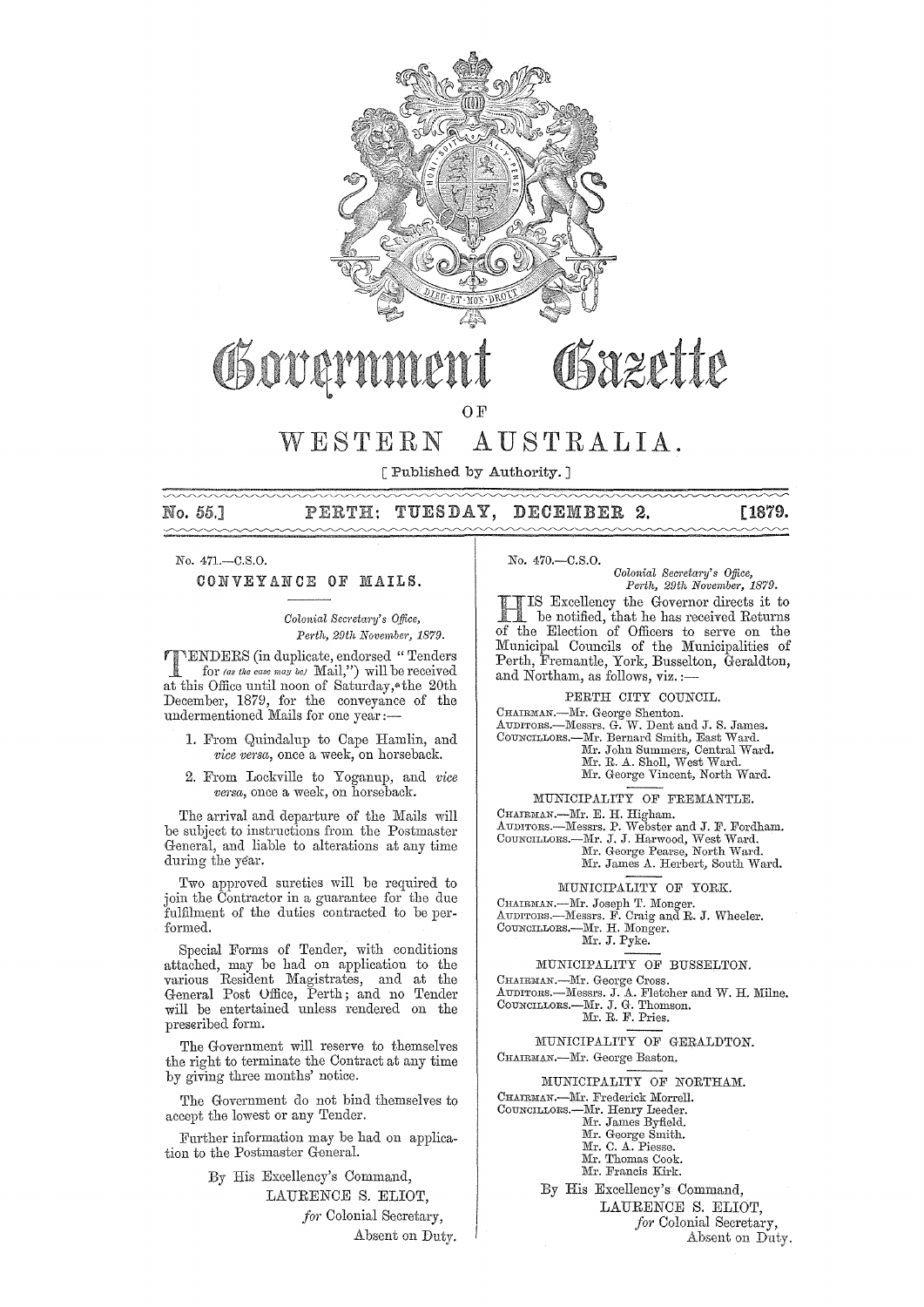No. 473.--C.S.O.

#### IMMIGRANTS. CHINESE

Colonial Secretary's Office, Perth, 1st December, 1879.

ITHE Legislature having sanctioned the introduction of a further number of Chinese Immigrants into the Colony at the public expense, the Government is prepared to receive applications from persons who may be desirous of employing such Immigrants; application to be made in writing on the following form, copies of which may be obtained ▁▊▁ at the Offices of the Colonial Secretary and the various Resident Magistrates.

By His Excellency's Command,

LAURENCE S. ELIOT.

for Colonial Secretary,

Absent on Duty.

| Name, Occupation, and Address of Person<br>requiring Immigrants. | Number of persons required of each description of trade, &c.                | Where to be Employed.                                                               | Period for which employment is<br>guaranteed, if Immigrant is qualified. | $\begin{tabular}{l} \hline \texttt{Wages per month offered,} \\ \hbox{in addition to food and lodgings, to the satisfaction of Government.} \end{tabular}$ | Remarks.<br>$\sim 100$ |
|------------------------------------------------------------------|-----------------------------------------------------------------------------|-------------------------------------------------------------------------------------|--------------------------------------------------------------------------|------------------------------------------------------------------------------------------------------------------------------------------------------------|------------------------|
| John Smith,<br>Farmer,<br>Albany.                                | 1 Rough Carpenter.<br>2 Shepherds.<br>1 House Servant.<br><b>Contractor</b> | <b>COLLECT</b><br>Kojonup.<br>Do.<br>Albany.<br>$\sim 10^{-1}$<br><b>Contractor</b> | <b>Contractor</b><br>One Year,<br>Certain.<br><b>College</b>             | $5\quad0$ *<br>$\pounds\!\!\!\!\!\!\!2$<br>$\pounds\pounds\pounds$<br>$\begin{matrix} 0 & 0 \end{matrix}$<br>$15$ 0<br>$\mathscr{Z}1$<br><b>Contractor</b> |                        |

\* These rates are imaginary.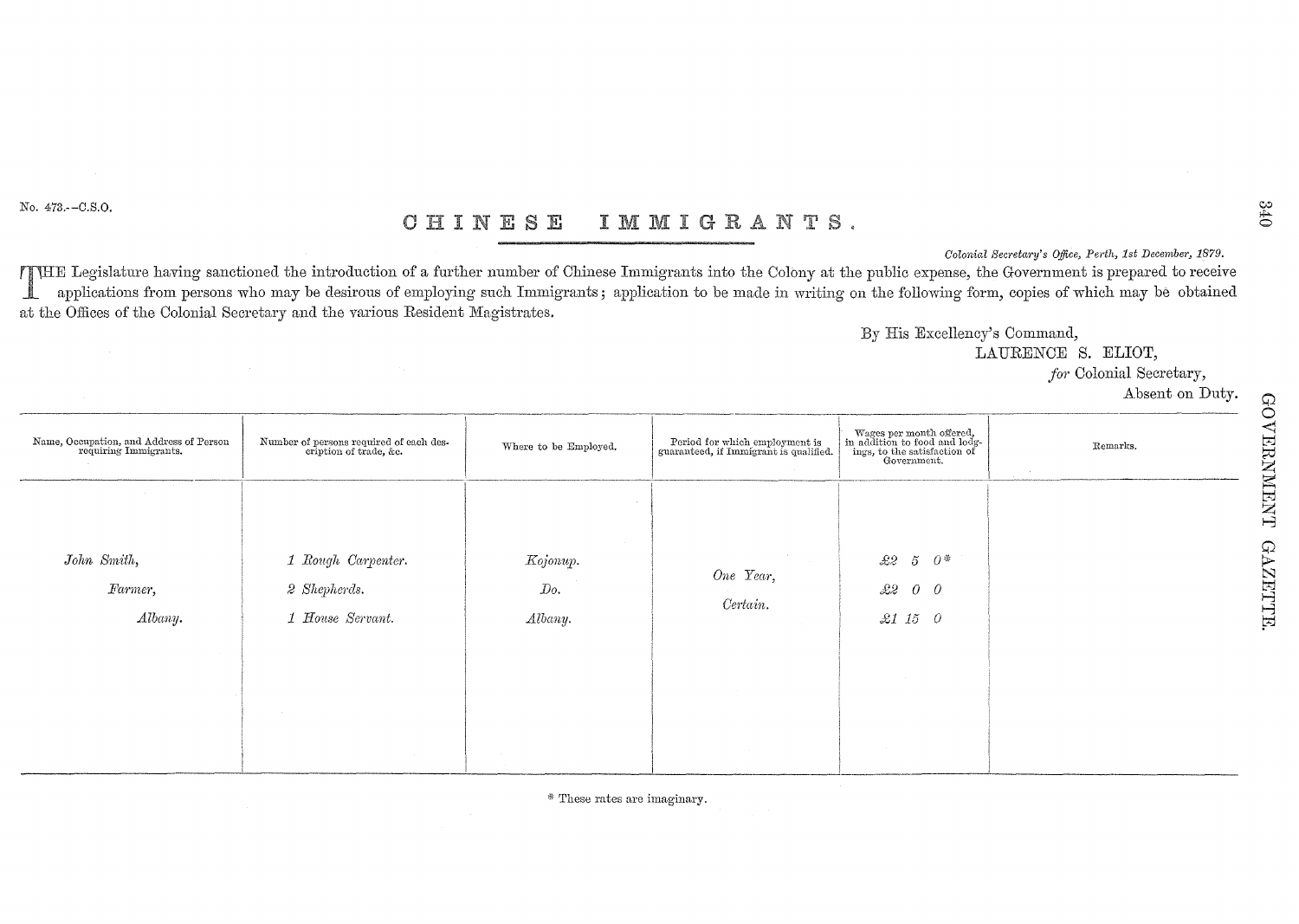No. 469.-C.S.0.

#### *Colonial Secretary's Office, Porth, :29th November, 1879.*

accordance with the provisions of " The Public Officers Act, 1879," it is hereby notified that His Excellency The Governor has, by writing under his hand and seal, bearing date the 25th inst., appointed GEORGE M. MEARES, Esquire, to exercise and discharge, during the temporary absence of WALKINSHAW COWAN, Esquire, all the powers and duties of the Offices of Resident Magistrate and Magistrate of the Local Court, with the Title of Acting Resident Magistrate and Magistrate of the Local Court of the District of York.

> By His Excellency's Command, LAURENCE S. ELIOT, for Colonial Secretary, Absent on Duty.

No. 466.-C.S.O.

*Colonial Secretary's Office,* Perth, 26th November, 1879.

THEREAS the Electors of the Municipality of Geraldton failed to elect six Councillors and two Auditors for such Municipality, pursuant to the provisions of "The Municipal Institutions Act, 1876": It is hereby notified, for general information, that under and by virtue of the power in him vested by "The Municipal Institutions Act, 1876, Amendment Act, 1878," His Excellency the Governor has been pleased to appoint Wednesday, the 10th day of December next, at the Geraldton Council Room, as the day and place for holding such Election, and His Excellency has nominated and appointed Mr. GEORGE BAsToN, the Chairman of the said Council, the Presiding and Returning Officer at such Election.

> By His Excellency's Command, LAURENCE S. ELIOT, for Colonial Secretary, Absent on Duty.

No. 467.-C.S.O.

*Colonial Secretctry's Office, Perth, 26th November, 1879.* 

 $\begin{array}{c} \gamma_{\text{HEREAS}} \\ \text{pality of Northam failed to elect two} \end{array}$ Auditors for such Municipality, pursuant to the provisions of "The Municipal Institutions Act, 1876": It is hereby notified, for general information, that under and by virtue of the power in him vested by "The Municipal Institutious Act, 1876, Amendment Act, 1878," His Excellency the Governor has been pleased to appoint 'Wednesday, the 10th day of December next, at the Northam Court House, as the day and place for holding such Election, and His Excellency has nominated and appointed MR. FREDERICK MORRELL, the Chairman of the said Council, the Presiding and Returning Officer at such Election.

> By His Excellency's Command, LAURENCE S ELIOT, for Colonial Secretary, Absent on Duty.

No. 468.-C.S.O.

#### *Colonial Secretary's O:!jice, Perth, 26th November, 1879.*

WHEREAS the Electors of the Munici-<br>W pality of Newcastle failed to elect a Chairman, two Councillors, and two Auditors for such Municipality, pursuant to the provisions of "The Municipal Institutions Act, 1876": It is hereby notified, for general infor mation, that under and by virtue of the power in him vested by "The Municipal Institutions" Act, 1876, Amendment Act, 1878," His Excellency the Governor has been pleased to appoint Wednesday, the 10th day of December next, at the Newcastle Court House, as the day and place for holding such Election, and His Excellency has nominated and appointed ROBERT FAIRBAIRN, Esq., Resident Magistrate, the Presiding and Returning Officer at such Election.

> By His Excellency's Command, LAURENCE S. ELIOT, *for* Colonial Secretary, Absent on Duty.

No. 474.-C.S.O.

*Colonial Secretary's Office, Perth, 1st December, 1879.* 

WHEREAS the Electors of the Munici-<br>Chairman, two Councillors, and two Auditors for such Municipality, pursuant to the provisions of "The Municipal Institutions Act, 1876": It is hereby notified, for general information, that under and by virtue of the power in him vested by "The Municipal Institutions Act 1876, Amendment Act, 1878," His Excellency the Governor has been pleased to appoint Monday, the 22nd day of December, at the Guildford Court House, as the day and place for holding such Election, and His Excellency has nominated and appointed R. C. LOFTIE, Esquire, Police Magistrate, the Presiding and Returning Officer at such Election.

> By His Excellency's Command, LAURENCE S. ELIOT, for Colonial Secretary, Absent on Duty.

# No. 472.-C.S.O. TENDER ACCEPTED for 1880.

*Co lonial Sec)'etal"Y's Office, Perth, 29th Novembe)', 1879.* 

Cartage. *Fremantle.* 

Adam, Henry, @ various prices.

By His Excellency's Command, LAURENCE S. ELIOT, for Colonial Secretary, Absent on Duty.

No. 465.-C.S.O. *Colonial Secretary's Office,* 

*Perth, 24th November, 1879.*  TTENDERS (endorsed "Tender for Burial of Paupers, at *(as the case may be*") will be received at this Office until noon of Wednesday, the 17th day of December, 1879, from persons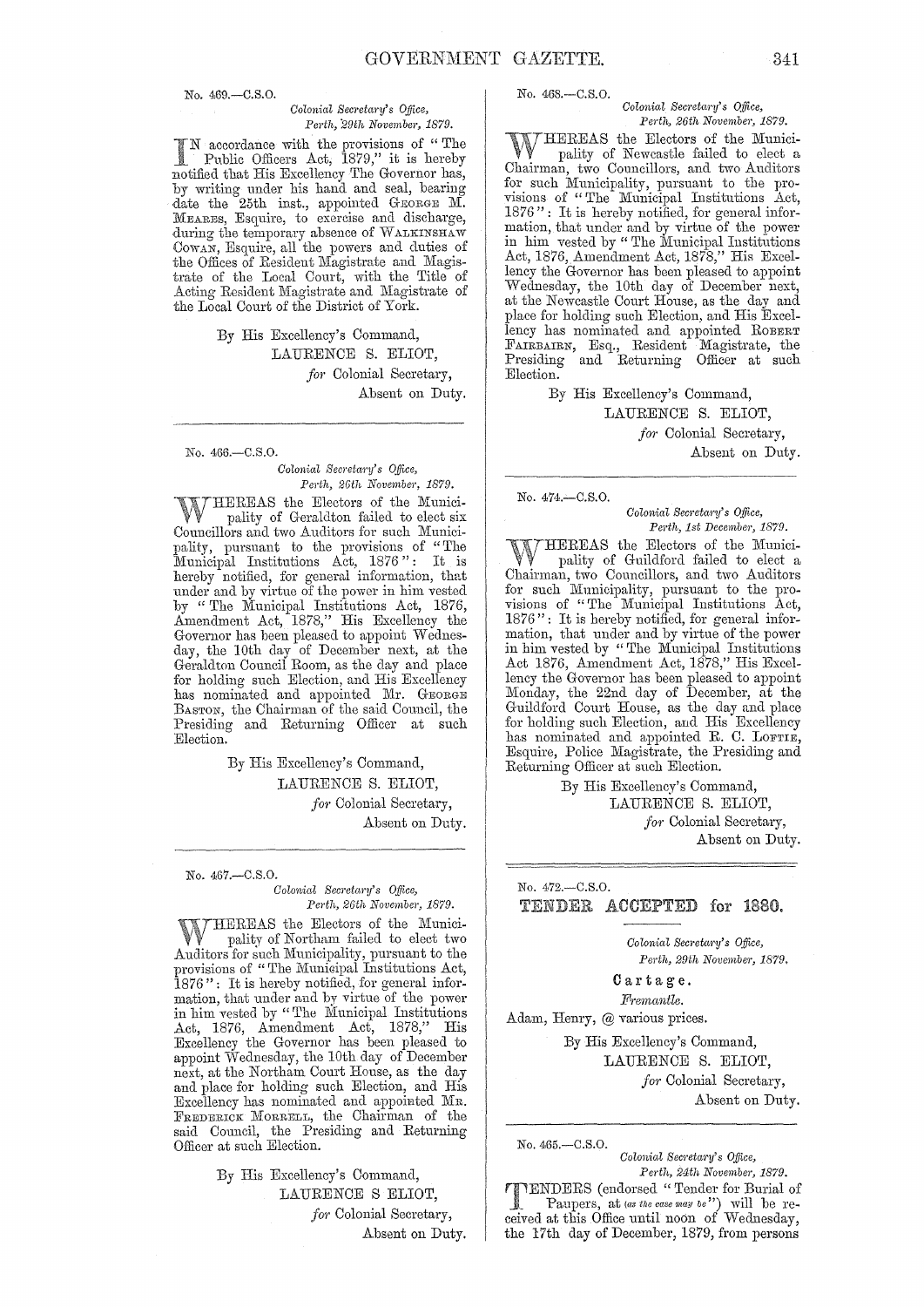willing to undertake the Burial of Paupers at Perth~ York, Bunbury, Albany, Champion Bay, and Northampton, during the year 1880. Tenders must state the price for the burial of an adult or child respectively. At Champion Bay and Northampton coffins will be provided by the Government.

Contractors to find Pall and everything necessary for properly conducting the funeral.

The Government do not bind themselves to accept the lowest or any tender, and will require the guarantee of two responsible persons for the due performance of the Contract.

Forms of Tender may be had on application to the various Resident Magistrates, and at the Public Offices, Perth; and no tender will be entertained unless rendered on the prescribed form.

> By His Excellency's Command, LAURENCE S. ELIOT,

*for* Colonial Secretary, Absent on Duty.

No. 464.-C.S.O.

*Oolonial SeC1'eta1'y's Office, Perth, 24th Novembe7', 1879.* 

TENDERS (endorsed" Tender for Transport,") will be received at this Office until noon of Wednesday, the 17th day of December, 1879, from persons willing to supply Carriages and Horses for the use of Officers of the Government travelling on Duty.

Tenders to state the charge for the following.

 $For$  Country Journeys:

Carriage and Pair of Horses,  $\psi$  diem, with and without Driver.

Carriage and Single Horse,  $\mathcal P$  diem, with and without Driver.

Saddle Horse,  $\mathcal P$  diem.

For Journeys between Perth and Fre*mantle, and Perth and Guildford:* 

Carriage and Pair of Horses,  $\mathcal P$  diem, with and without Driver.

Carriage and Single Horse,  $\mathfrak{P}$  diem, with and without Driver.

Saddle Horse  $\mathcal P$  diem.

The Government do not bind themselves to accept the lowest or any tender, and will require a guarantee of two responsible persons for the due performance of the Contract.

Forms of Tender may be had on application to the various Resident Magistrates, and at the Public Offices, Perth; and no tender will be entertained unless rendered on the prescribed form.

By His Excellency's Command,

LAURENCE S. ELIOT, *for* Colonial Secretary, Absent on Duty.

# TENDER ACCEPTED.

*Department of Public Works,* Perth, 1st December, 1879.

SMITH, THOMAS,

To erect a Stable, Shed, &c., at the Perth Police Station, according to Plan and Specification, for the sum of  $\mathcal{L}200$  4s.

> JAS. H. THOMAS, Director of Public Works.

# *Depal'tment of Public Works,*

*Perth, 29th November, 1879.* 

TENDERS (endorsed "Tenderfor Additions Lightkeeper's Quarters, Breaksea Island, Albany,") will be received at this Office until<br>noon of Monday, the 8th December, from pernoon of Monday, the 8th December, from per-<br>sons willing to perform certain additions to the Lightkeeper's Quarters at Breaksea Island, Albany.

Plans and Specifications may be seen at the Office of the Government Resident, Albany.

Tenders to state the shortest time in which the work will be completed.

The Government do not bind themselves to accept the lowest or any tender, and will require the guarantee of two responsible per- sons for the due performance of the Contract.

Forms of Tender may be had on application to the various Resident Magistrates, and at the Public Works' Office, Perth, where Plans, Specifications, Conditions, and full particulars can be obtained.

No tender will be entertained unless on the prescribed form.

JAS. H. THOMAS.

Director of Public Works.

## *Department of P1tblic Works, Pel'fh, 29th November, 1879.*

**TTENDERS** (endorsed "Tender for Light-<br>house Additions, Point King, Albany,") will be received at this Office until noon of Monday, the 8th December, from persons willing to perform certain additions to Lighthouse at Point King, Albany.

Tenders to state the shortest time in which the work will be completed.

Plans and Specification may be seen at the Office of the Government Resident, Albany.

The Government do not bind themselves to accept the lowest or any tender, and will require the guarantee of two responsible persons for the due performance of the Contract.

Forms of Tender may be had on application to the various Resident Magistrates, and at the Public Works' Office, Perth, whero Plans, Specifications, Conditions, and full particulars can be obtained.

No tender will be entertained unless on the prescribed form.

JAS. H. THOMAS,

Director of Public Works.

*Department of Pttblic Works, Pel'th, 29th November, 1879.* 

VENDERS (endorsed "Tender for Additions Pilot Crew's Quarters, Albany,") will be received at this Office until noon of Monday, the 8th December, from persons willing to perform certain additions to the Pilot Crew's Quarters at Albany.

Tenders to state the shortest time in which the work will be completed.

Plans and Specification may be seen at the Office of the Government Resident, Albany.

The Government do not bind themselves to accept the lowest or any tender, and will require the guarantee of two responsible persons for the due performance of the Contract.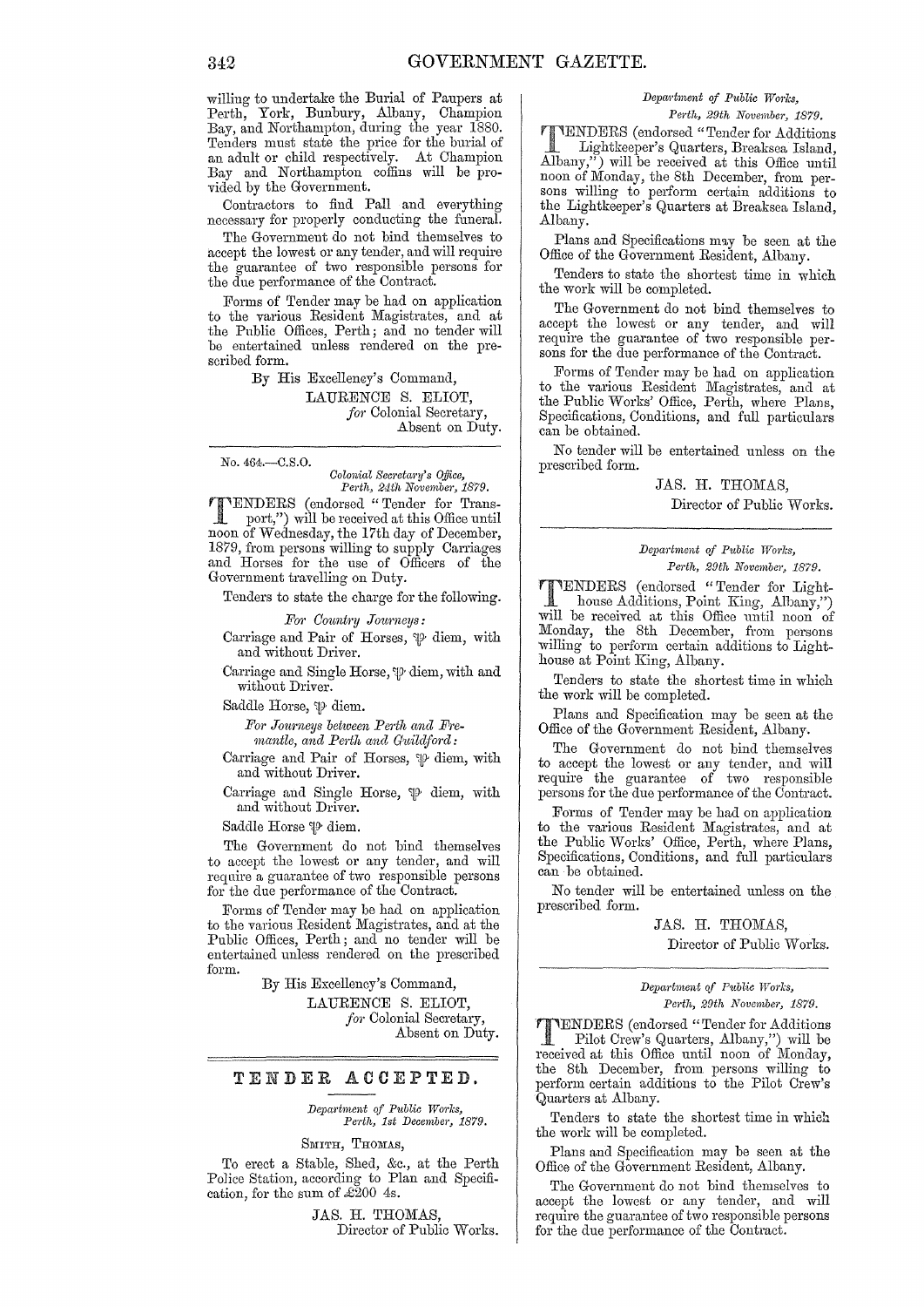Forms of Tender may be had on application to the various Resident Magistrates, and at the Public Works' Offices, Perth, where Plans, Specifications, Conditions, and full particulars can be obtained.

No Tender will be entertained unless on the prescribed form.

JAS. H. THOMAS,

Director of Public Works.

*Depa1-tment of Pttblic Works, Perth 29th November, 1879.* 

**THENDERS** (endorsed "Tender for Additions Harbor Master's Quarters, Albany,") will be received at this Office until noon of Monday, the 8th December, from persons willing to perform certain Additions to the Harbor Master's Quarters at Albany.

Plans and Specification may be seen at the Office of the Government Resident, Albany.

Tenders to state the shortest time in which the work will be completed.

The Government do not bind themselves to accept the lowest or any tender, and will require the guarantee of two responsible persons for the due performance of the contract.

Forms of Tender may be had on application to the various Resident Magistrates, and at the Public Works' Office, Perth, where Plans, Specifications, Conditions, and full particulars can be obtained.

No tender will be entertained unless on tile prescribed form.

# JAS. H. THOMAS,

Director of Public Works.

#### Department of Public Works, *Pel'th, 18th November, 1879.*

TENDERS (endorsed "Tender for Roe-bourne Court House,") will be received at this Office until noon of Saturday, the 17th January, 1880, from persons willing to erect a Court House at Roebourne.

Plans and Specification may be seen at the Office of the Government Resident, Roebourne.

Tenders to state the shortest time in which the work will be completed.

The Government do not bind themselves to accept the lowest or any tender, and will require the guarantee of two responsible persons for the due performance of the Contract.

Forms of Tender may be had on application to the various Resident Magistrates, and at the Public Works' Office, Perth, where Plans, Specifications, Conditions, and full particulars can be obtained.

No tender will be entertained unless on the prescril)ed form.

# JAS. H. THOMAS,

Director of Public Works.

## $Department of Public Works,$ *Perth, 21st November, 1879.*

No Tenders having been received, Tenders (endorsed "Tender for Timber and Shingles,") will be received at this Office until noon of Monday, the 8th December, from persons willing to supply and deliver at Rottnest various Jarrah Timber (as per revised list) and 11,000 Sheaoak Shingles.

Tenders to state the shortest time in which the whole will he delivered.

The Government do not bind themselves to accept the lowest or any tender, and will require the guarantee of two responsible persons for the due performance of the Contract.

Forms of Tender may be had on application to the various Resident Magistrates, and at the Public Works' Office, Perth, where full particulars can be obtained.

No tender will be entertained unless on the prescribed form.

JAS. H. THOMAS,

MALCOLM FRASER,

Director of Public Works.

# WESTERN AUSTRALIA.

Meteorological Observations for the Week ending 28th November, 1879.

WIND Registered by Mr. Forsyth, Harbor Master, at Arthur's Head, Fremantle; altitude above the sea 55 feet, in Latitude 32° 02' *14"* S., Longitude 115° 45' *12"* E.

The other instruments registered are placed in the grounds adjoining the Survey Office, Perth; altitude above the sea 47 feet, in Latitude 31° 57' 25" S., Longitude 115° 52' 02" E.

|                                                                                                                                                                      |                                                           |                        |               |               |               |                                          |         |                       |                           |              |                               | Surveyor General.         |                                                                                                 |      |
|----------------------------------------------------------------------------------------------------------------------------------------------------------------------|-----------------------------------------------------------|------------------------|---------------|---------------|---------------|------------------------------------------|---------|-----------------------|---------------------------|--------------|-------------------------------|---------------------------|-------------------------------------------------------------------------------------------------|------|
| Week<br>ending.                                                                                                                                                      | BAROMETER:                                                | THERMOMETERS IN SHADE. |               |               |               | RADIATION<br>THERMO-<br>WIND.<br>METERS. |         |                       |                           | DEGREE       |                               |                           |                                                                                                 |      |
|                                                                                                                                                                      | Mean Reading<br>corrected, and re-<br>duced to sea level, |                        | Dry.          |               | Wet.          | Solar.                                   | Terres- | RAIN:<br>Amount<br>in | Horizontal<br>velocity in | General      | OF<br>HUMIDITY.<br>Saturation | CLOUD:<br>Mean<br>amount. | Mean<br>ni,<br>EVAPOR-<br>ATION:<br>=<br>Amount<br>ONE <sub>2</sub><br>$\inf$ inches.<br>Ň<br>٥ |      |
|                                                                                                                                                                      | and 32 deg. Fah.                                          | Maxi-<br>mum.          | Mini-<br>mum. | Maxi-<br>mum. | Mini-<br>mum. |                                          | trial.  | inches.               | miles, per<br>hour.       | direction.   | $=100$ : mean<br>amount.      |                           |                                                                                                 |      |
| 28th                                                                                                                                                                 | 29:924                                                    | 79.4                   | 60.3          | 70.5          | 55.5          | 146.5                                    | 55:1    | $-03$                 | $15 - 11$                 | esterly<br>R | 65                            | 64                        | 4.4                                                                                             | 2.32 |
| Highest reading of Barometer 30.046 28th<br>$93.2$ 26th<br>Maximum Dry<br>Thermometers in shade<br>Minimum<br>56.0 26th<br>$29 - 73$<br>27th<br>Lowest<br>do.<br>do. |                                                           |                        |               |               |               |                                          |         |                       |                           |              |                               |                           |                                                                                                 |      |

The Observations are taken at Perth at 9 a.m., (excepting Barometer, which is registered at 12 a.m.)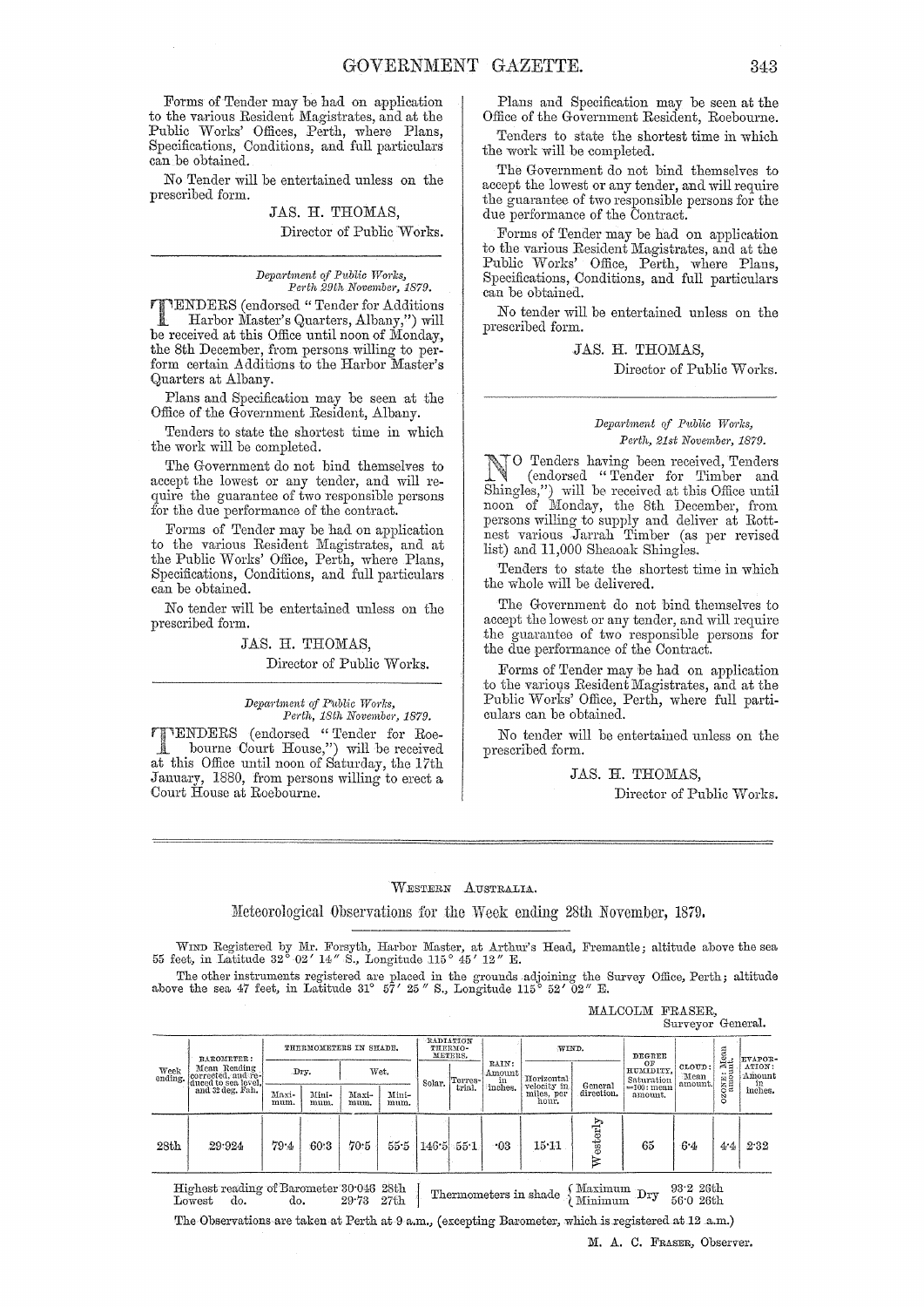# Land and Survey Office, Perth, 10th November, 1879.

THE undermentioned PHOTOLITHOGRAPHED PLANS are now on sale at this Office, or can be obtained from the Government Resident of the District :-

| District.                   |                      | Nos. of plan. Hthographed Nos. of plan. | Remarks.          |                                                                                                                                                                                                                                                                                                                                                                                                                                                                                                               |                 |                |  |  |  |  |
|-----------------------------|----------------------|-----------------------------------------|-------------------|---------------------------------------------------------------------------------------------------------------------------------------------------------------------------------------------------------------------------------------------------------------------------------------------------------------------------------------------------------------------------------------------------------------------------------------------------------------------------------------------------------------|-----------------|----------------|--|--|--|--|
|                             |                      |                                         |                   |                                                                                                                                                                                                                                                                                                                                                                                                                                                                                                               |                 | s. d.          |  |  |  |  |
|                             |                      |                                         | L21               | Topographical Map, Sheet 2. Embracing the Wellington, Sussex,<br>Nelson, Kojonup, and part of the Murray and Williams Districts.<br>Showing the Coast, Islands, Rivers, Towns, Hills, Pools, Settlers'<br>Stations, Post and Telegraph Offices, Hotels, Railways, and Roads,<br>etc., between the degrees of longitude $115^{\circ}$ 10' and $118^{\circ}$ , and Lake<br>Clifton and Williams River and Blackwood River, Dickson's and<br>Gordon River<br>$\ddot{\phantom{a}}$<br>$\ddot{\phantom{0}}$<br>. . | 5               | 0              |  |  |  |  |
|                             |                      |                                         | L24               | Colored<br>Topographical Map, Sheet 1. Embracing the Swan, Canning,<br>Cockburn Sound, Avon, and part of the Murray and Williams<br>Districts. Showing the Coast, Islands, Rivers, Towns, Hills, Pools,<br>Settlers' Stations, Post and Telegraph Offices, Hotels, Railways, and<br>Roads, etc., between the degrees of long. $115^{\circ}$ 30' and $117^{\circ}$ 30',<br>Boongarra and Toodyay on the North, and Lake Clifton and 14-Mile<br>Brook on the South.                                             | 7<br>5          | 6<br>$\theta$  |  |  |  |  |
|                             |                      |                                         |                   | Colored<br>$\ddot{\phantom{a}}$<br>$\ddot{\phantom{0}}$                                                                                                                                                                                                                                                                                                                                                                                                                                                       | 7               | 6              |  |  |  |  |
| $\text{Northern} \; \ldots$ |                      | 30                                      | L29               | Showing arrangement of Runs on part of Duck Creek, Mounts<br>Stewart, Amy, Murray, and part of road from Champion Bay<br>$\ddot{\phantom{a}}$                                                                                                                                                                                                                                                                                                                                                                 | 2               | 6              |  |  |  |  |
| Do.                         |                      | 31                                      | $L_{30}$          | Showing arrangement of Runs on parts of Ashburton River, Hardy<br>River, Henry River, Duck Creek, Mount Alexander, Mount Edith, &c.                                                                                                                                                                                                                                                                                                                                                                           | 2               | 6              |  |  |  |  |
| Do.                         |                      | 33                                      | L32               | Showing arrangement of Runs on part of Ashburton River,<br>Mounts Mary, Pyramid, Peebinjee Pool, etc.<br>$\sim 100$ km s $^{-1}$                                                                                                                                                                                                                                                                                                                                                                              | 2               | 6              |  |  |  |  |
| Do.                         |                      | 34                                      | L33               | Showing arrangement of Runs on parts of Ashburton River and<br>Cane River, etc.<br>$\ddot{\phantom{a}}$                                                                                                                                                                                                                                                                                                                                                                                                       | 2               | -6             |  |  |  |  |
| Do.                         |                      | 29                                      | $L_{34}$          | Showing arrangement of Runs on part of Cane River, Mount<br>Minnie, Table Hills, etc.<br><br><br>$\ddot{\phantom{0}}$                                                                                                                                                                                                                                                                                                                                                                                         | 2               | -6             |  |  |  |  |
| Do.                         | $\ddot{\phantom{0}}$ | 35                                      | L35               | Showing arrangement of Runs on Ashburton and Cane Rivers,<br>Beadon Water, etc<br>$\ddot{\phantom{0}}$                                                                                                                                                                                                                                                                                                                                                                                                        | 2               | -6             |  |  |  |  |
| Do.                         | τ.                   | 28                                      | L36               | Showing arrangement of Runs on part of Robe River, Robe Hill,<br>Robe Pool, Wooroo Creek, Mungarathoona Creek, and Peedamullah<br>Hill                                                                                                                                                                                                                                                                                                                                                                        |                 | 2 <sub>6</sub> |  |  |  |  |
| $\mathbf{D}\mathbf{o}$ .    | $\ddot{\phantom{a}}$ | $\ddot{\phantom{0}}$                    | L37               | Topographical Map, compiled from recent surveys, showing the<br>Coast, Islands, Rivers, Mountains and their altitudes, Pools, Springs,<br>Roads, etc., between the Ashburton River and the DeGrey River                                                                                                                                                                                                                                                                                                       | 5.              | - 0            |  |  |  |  |
| Do.                         |                      |                                         | L37               | The same Map, showing numbers of Sheets, and the area which<br>they encompass<br>$\sim 10^{-10}$<br>$\ddot{\phantom{a}}$<br>$\ddot{\phantom{1}}$<br>$\ddot{\phantom{a}}$                                                                                                                                                                                                                                                                                                                                      | 5               | 0              |  |  |  |  |
| Do.                         |                      | 26 & 27                                 | L46               | Showing arrangement of Runs on part of Fortescue River and<br>mouth, Mount Nicholson, Warralie Well, and part of Robe River, etc.                                                                                                                                                                                                                                                                                                                                                                             | 2               | -6             |  |  |  |  |
| Do.                         |                      | 5, 7, 4                                 | L48               | Part of Yule River and West Branch, and Petermarer Creek, etc.                                                                                                                                                                                                                                                                                                                                                                                                                                                | 10              | $\theta$       |  |  |  |  |
| Do.                         |                      | 1, 2, 3                                 | L49               | Showing the arrangement of Runs in the vicinity of the DeGrey<br>River, Ripon Island, Muccanoo Pool, Pyramid Hill, Strelley River,<br>Mount Blaze, Breaker Inlet, etc.<br>$\ddot{\phantom{a}}$<br>$\ddot{\phantom{1}}$ .<br>$\ddot{\phantom{a}}$<br>$\ddot{\phantom{0}}$                                                                                                                                                                                                                                      | 10 <sub>0</sub> |                |  |  |  |  |
| Do.                         |                      | 10, 11, 12,<br>13                       | I <sub>0</sub> 50 | Showing arrangement of Runs on part of Fortescue River,<br>Hamersley Range, Mounts Margaret and Righthofen, and Hooley<br>Creek, etc. $\ldots$<br>$\ddotsc$<br>$\sim 10^{-10}$ km s $^{-1}$<br>$\sim$ .<br>$\ddot{\phantom{a}}$<br>$\bullet$ $\bullet$ $\bullet$ $\bullet$ $\bullet$ $\bullet$<br>$\bullet$ $\bullet$                                                                                                                                                                                         | 10 <sub>0</sub> |                |  |  |  |  |
| Do.                         | $\ddot{\phantom{1}}$ | 8, 9, 14,<br>15                         | L51               | Showing arrangement of runs on the Sherlock, George, and part<br>of Yule Rivers<br>$\ddot{\phantom{a}}$<br>$\ddot{\phantom{0}}$<br>$\sim$ 4.4 $\pm$<br>$\ddot{\phantom{1}}$<br>$\ddot{\phantom{a}}$ .                                                                                                                                                                                                                                                                                                         | 10 <sub>0</sub> |                |  |  |  |  |
| Do,                         |                      | 18, 19, 24,<br>25                       | L52               | Showing arrangement of Runs on the Harding, Nickol, Maitland,<br>and parts of the Fortescue Rivers<br>$\ddot{\phantom{a}}$<br>$\sim 100$ km s $^{-1}$<br>$\ddot{\phantom{a}}$ .<br>$\ddot{\phantom{1}}$ .                                                                                                                                                                                                                                                                                                     | 10 <sub>0</sub> |                |  |  |  |  |
| $\mathbf{D_0}$              | $\ddot{\phantom{0}}$ | 20, 21, 22,<br>23                       | L53               | Showing arrangement of Runs on parts of the Fortescue, Portland,<br>and Robe Rivers<br>$\ddot{\phantom{a}}$<br>$\sim$ $\sim$ $\sim$<br>$\ddot{\phantom{a}}$<br><br>$\ddot{\phantom{1}}$<br>$\ddotsc$                                                                                                                                                                                                                                                                                                          | 10 0            |                |  |  |  |  |
| Do.                         |                      | 28, 29, 34,<br>35                       | L54               | Showing arrangement of Runs on parts of the Ashburton, Cane,<br>and Robe Rivers<br>$\ddot{\phantom{0}}$                                                                                                                                                                                                                                                                                                                                                                                                       | 10 <sub>0</sub> |                |  |  |  |  |
| Do.                         | $\bullet$ $\bullet$  | 6A                                      | L55               | Showing arrangement of Runs on or near the Coast between the<br>mouth of the Ashburton River, Exmouth Gulf, and Cape Cuvier                                                                                                                                                                                                                                                                                                                                                                                   | 10 0            |                |  |  |  |  |
| Do.                         |                      | 30, 31, 32,<br>33                       | $\rm L56$         | Showing arrangement of Runs on parts of the Ashburton and<br>Henry Rivers and Duck Creek<br>$\sim$ $\sim$                                                                                                                                                                                                                                                                                                                                                                                                     | 10 <sub>0</sub> |                |  |  |  |  |
| $\mathbf{D}\mathbf{o}$ .    |                      | 5A                                      | L57               | Showing arrangement of Runs between the Murchison and<br>Gascoyne Rivers, including Shark's Bay<br>$\ddot{\phantom{a}}$<br>$\ddot{\phantom{a}}$<br>$\ddotsc$                                                                                                                                                                                                                                                                                                                                                  | 10 <sub>0</sub> |                |  |  |  |  |
|                             |                      |                                         |                   |                                                                                                                                                                                                                                                                                                                                                                                                                                                                                                               |                 |                |  |  |  |  |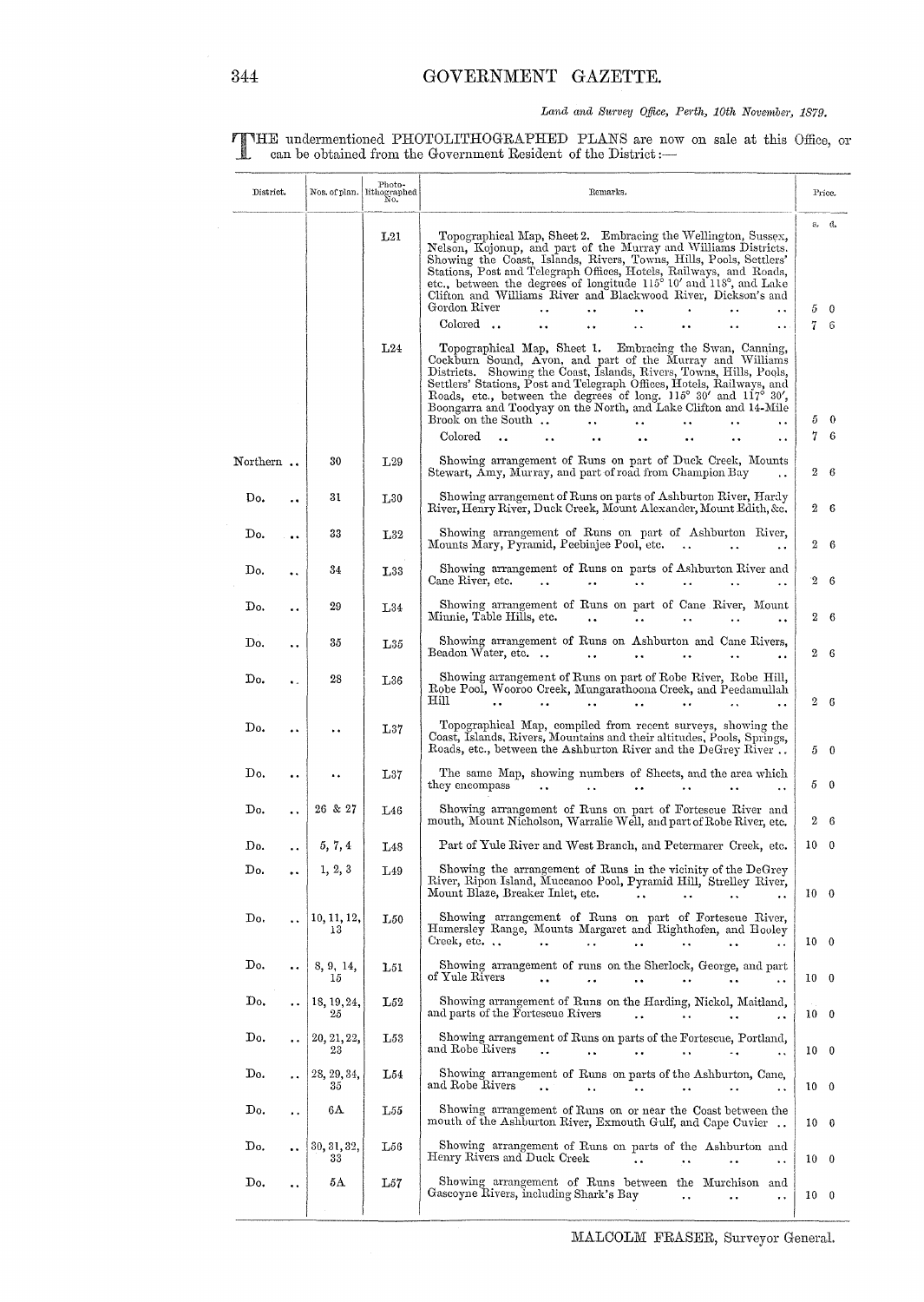# GOVERNMENT GAZETTE. 345

# LAND SALES.

*Crown Lands' Office, Perth, 29th November,* 1879.

T HE undermentioned Allotments of Land will be offered for Sale, at Public Auction, on the dates and at the places specified in the Schedule below, at one o'clock, p.m.

SCHEDULE.

| Date of Sale.                               | Place of Sale.                                                                                  | Description of Lot.                                                                                                                                                                         | Number of Lot.                                                                                                        | Quantity.<br>r.<br>p.<br>a.                               | Upset Price.                                         |
|---------------------------------------------|-------------------------------------------------------------------------------------------------|---------------------------------------------------------------------------------------------------------------------------------------------------------------------------------------------|-----------------------------------------------------------------------------------------------------------------------|-----------------------------------------------------------|------------------------------------------------------|
| 1879.<br>3rd Dec.<br>Do.<br>Do.<br>4th Dec. | Perth<br>$\cdots$<br>Bunbury<br>$\cdots$<br>Do.<br>$\ddotsc$<br>$\cdots$<br>Northam<br>$\cdots$ | Gingin<br>$\ldots$ Town<br>$\cdots$<br>$\ddotsc$<br>Bunbury<br>Do.<br>$\overline{1}$<br>$\ddotsc$<br>Do.<br>$\mathbb{D}$ <sup>0</sup><br>$\cdots$<br>$\cdots$<br>Northam<br>Do.<br>$\cdots$ | $\mathbf{r}$<br>$\cdots$<br>$\ddotsc$<br>111<br>$\cdots$<br>132<br>$\cdots$<br>$\cdots$<br>$\cdots$<br>23<br>$\cdots$ | 2 26<br>2<br>0<br>∪<br>0<br>$\theta$<br>3 2 2<br>$\Omega$ | £9<br>$\pounds 710$ s.<br>per lot.<br>$\pounds710s.$ |

MALCOLM FRASER, Commissioner of Crown Lands.

#### DEPARTMENT OF LAND TITLES.

#### $\frac{99}{1879}$  Transfer of Land Act, 1874.

TAKE NOTICE that the Standing Committee of the Synod of the \Vest Australian branch of the Church of England has made application to be certificated as the owner of an estate in fee simple in possession in the following parcels of land situate in the city of Perth as the same are now in the occupation of the Anglican Bishop of Perth aforesaid in part as a residence in part for the Native Mission and in part for other purposes :-

| Building Lots Section L Nos. 24 |               |                 |
|---------------------------------|---------------|-----------------|
|                                 |               | $24\frac{1}{2}$ |
|                                 |               | 25              |
|                                 |               | 26              |
|                                 |               | $26\frac{1}{4}$ |
|                                 |               | $26\frac{1}{2}$ |
|                                 |               | $26^2$          |
|                                 | Section H No. |                 |

as the same respectively axe described in the maps and books of the Survey Office.

AND FURTHER TAKE NOTICE that all persons claiming to have any estate right title or interest in the said lands or in any of them ARE HEREBY REQUIRED to lodge with the Registrar of Titles on or before the 16th day of December proximo a *caveat* forbidding the same from being brought under the Aet.

> J. C. H. JAMES. Commissioner of Land TItles.

November 24, 1879.

#### *Office of Stlpe)'intendent of Vaccination,*  Perth, 15th *November, 1879.*

**NOTICE** is hereby given that in conformity with Clause 7 of " The Vaccination Act, 1878," all children in the Urban Vaccination District of Busselton, of the age of seven years or under, and not already vaccinated, must, within a period of three months from the 1st December, 1879,—and all children in the Suburban Vaccination District of Busselton, of the age of seven years or under, and not already vaccinated, must, within a period of six months from the 1st December, 1879,—be taken to a Public Vaccinator for vaccination.

Persons failing to comply with this notice render themselves liable to severe penalties under the 19th Clause of the Act.

> ALFRED R. WAYLEN, M.D., Superintendent of Vaccination.

# $Comptroller's$  Office,

*Ftemantle,* 30th *November, 1879.*  CERTIFICATE of Freedom has been issued to the undermentioned Convict, whose sentence has expired:-

Reg. No. 8110 Thomas Regan

HIS Excellency the Governor has been pleased to revoke the Tickets-of-Leave of the undermentioned convicts :-

Reg. No. 7682 William Earp " 10204 Richard Booth.

> JOHN F. STONE, Comptroller.

## Geraldton Municipality.

ABSTRACT of Receipts and Expenditure during the year ending 31st October, 1879:- £ s. d. 1879. Nov. I-To Balance in hands of Treasurer, October 1878 ... ... ... . .. " Carts and Carriage Licenses " Cattle do. " Dog do. <sup>H</sup>Quarry do. " Dangerous Goods Licenses " Fines of COlU·t ... . .. " Assessments and arrears .. . " Rents ... ... ,.. ... . .. " Cash from Colonial Treasurer ... Cash from ::ITr. Baston .. " Cash overpaid by lIIr. Crowther (account rates)  $\begin{array}{r} 73 \ 12 \ 11 \ 22 \ 10 \ \ 0 \ 11 \ \ 5 \ \ 0 \ 26 \ 10 \ \ 0 \ \ 4 \ \ 5 \ \ 0 \ \ 4 \ \ 5 \ \ 0 \ \end{array}$  $\begin{array}{r} 0 \ 7 \ 6 \ 13 \ 17 \ 8 \ 220 \ 11 \ 3 \ 17 \ 8 \ 0 \ 150 \ 0 \ 0 \ 6 \ 0 \ 0 \end{array}$ 080 54615 4 *1870*  Oct.31-By Printing  $\begin{array}{c} 12 & 3 & 3 \\ 1 & 17 & 0 \\ 16 & 8 & 0 \\ 0 & 4 & 6 \\ 7 & 0 & 6 \\ \end{array}$ "Repairs ... " Seal of Office ... . .. " Interest on Overdraft ... " Commissions und refuucl " Gravel " Salaries " Sundries " Sundry lator ... " Prison labor .. \_ " Jubilee (vote for sports) " Due on account of rates ... H Balance in hands of Treasurer  $\ddotsc$  $\ddotsc$  $\begin{array}{c} \ldots \\ \ldots \\ \ldots \\ \ldots \\ \ldots \end{array}$  $70\ \ 0\ \ 9$ <br>  $61\ \ 16\ \ 10$ <br>  $74\ \ 12\ \ 3$ <br>  $106\ \ 16\ \ 6\ \ 0\ \ 0$ <br>  $0\ \ 2\ \ 0$ <br>  $149\ \ 19\ \ 6$  $\begin{array}{c}\n... \\
... \\
... \\
... \\
... \\
... \n\end{array}$ 54615 4

We certify that we have examined this account, compared the same with books and vouchers, and find it correct,

|                             | HENRY SMITH.<br>THOS. W. STROUD, |  | $\Delta$ uditors. |
|-----------------------------|----------------------------------|--|-------------------|
| Geraldton, Nov. 15th, 1879. |                                  |  |                   |